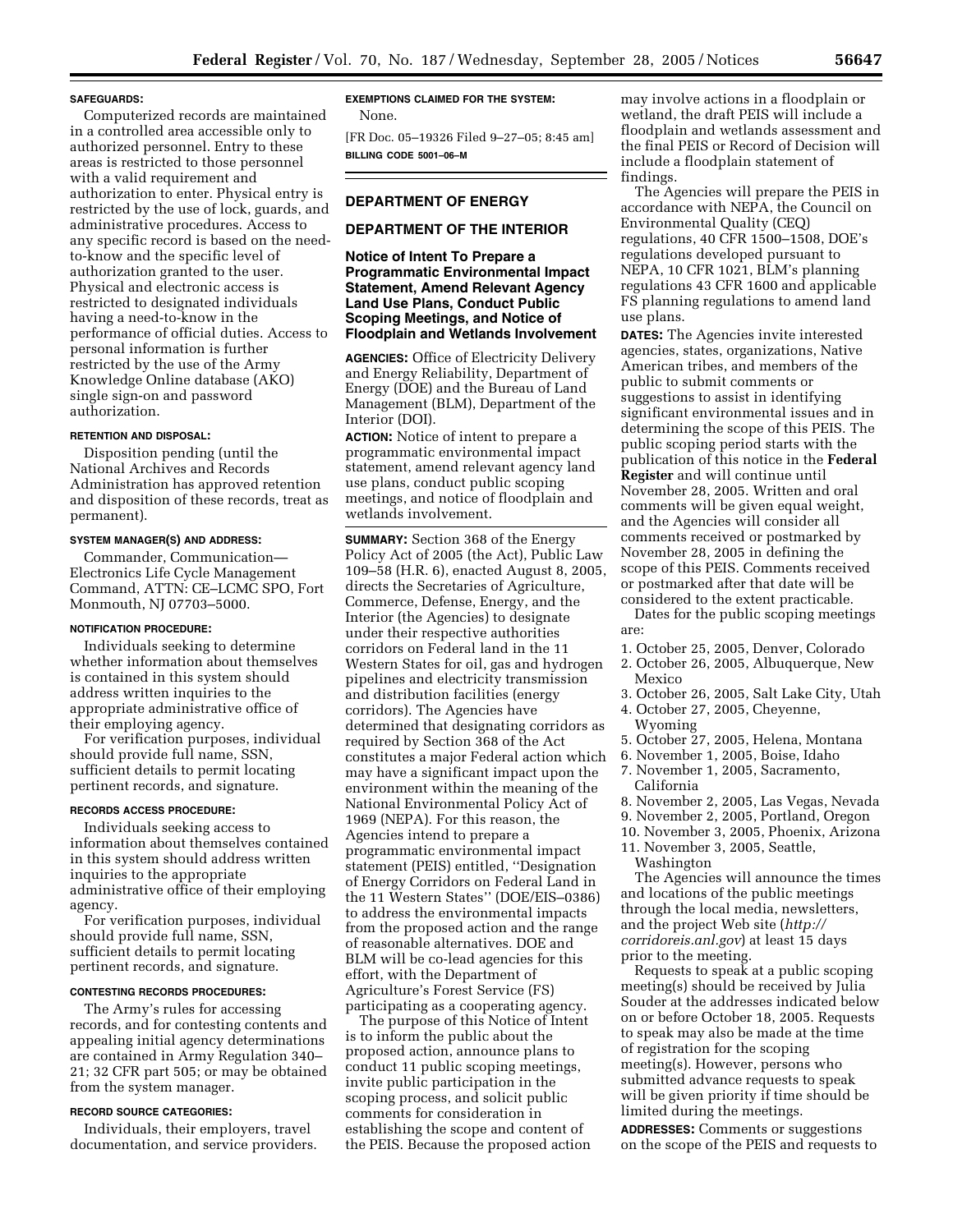speak at the scoping meeting(s) should be sent to: Julia Souder by mail at U.S. Department of Energy, Office of Electricity Delivery and Energy Reliability, 1000 Independence Avenue, SW., Washington, DC 20585; by facsimile at (202) 586–1472 or phone at (202) 586–9052.

Please note that regular postal mail to DOE tends to be delayed because of anthrax screening. In order to avoid these delays, if you wish to comment or request to speak at the scoping meeting(s) by mail, we suggest that your submission be sent by using overnight service, or that your letter first be sent to us by facsimile or electronic mail, and then followed by regular mailing of the original documents.

**FOR FURTHER INFORMATION CONTACT:** For information on the proposed project or to receive a copy of the Draft PEIS when it is issued, contact Julia Souder by any of the means indicated in the **ADDRESSES** section of this notice. A complete description of the proposed action also may be found on the project Web site at *http://corridoreis.anl.gov.* 

For general information on the DOE NEPA process please contact: Carol M. Borgstrom, Director, Office of NEPA Policy and Compliance (EH–42), U.S. Department of Energy, 1000 Independence Avenue, SW., Washington, DC 20585–0119, Phone: 202–586–4600; or leave a message at 1– 800–472–2756; Facsimile: 202–586– 7031.

#### **SUPPLEMENTARY INFORMATION:**

# **Background and Need for Agency Action**

Section 368 of the Act, entitled ''Energy Right-of-Way Corridors on Federal Land,'' and specifically subsection 368(d) require the Agencies to designate energy corridors, taking into account the ''need for upgraded and new electricity transmission and distribution facilities'' in order to ''improve reliability,'' ''relieve congestion,'' and ''enhance the capability of the national grid to deliver electricity.'' See Electricity Modernization Act, Pub. L. 109–58 (H.R. 6) section 368(d)(1)–(3). Section 368 applies only to Federal lands.

Specifically, Section 368 requires the Agencies to cooperate using their respective authorities to (1) ''designate corridors for oil, gas, and hydrogen pipelines and electricity transmission and distribution facilities on Federal land in the eleven contiguous Western States (as defined in Section 103(o) of the Federal Land Policy and Management Act of 1976 (43 U.S.C. 1702(o)); (2) perform any environmental reviews that may be required to complete the designations of such corridors; and (3) incorporate the designated corridors into the relevant agency land use and resource management plans or equivalent plans''. See Pub. L. 109–59 § 368(a)(1)–(3).

Section 368 divides the Agencies' schedules for designating transmission corridors on public lands into two groups: (1) ''Western States'', consisting of Arizona, California, Colorado, Idaho, Montana, Nevada, New Mexico, Oregon, Utah, Washington, and Wyoming; and (2) all other states. This PEIS relates solely to corridors in the Western States.

#### **Proposed Action and Alternatives**

The Proposed Action in this PEIS is to designate corridors on Federal land in the eleven Western States for oil, gas and hydrogen pipelines and electricity transmission and distribution facilities. Based upon the information and analyses developed in this PEIS, each Agency would amend its respective land use plans by designating a series of energy corridors effective upon signing of the Record(s) of Decision.

## *No Action Alternative*

Under the No Action alternative, no new energy corridors would be designated through this coordinated approach. The No Action alternative will identify the environmental impacts associated with each of the Agencies continuing to designate energy corridors through use of their present practices. These practices would include the application of local planning criteria by each regional land management office.

#### *Increased Utilization Alternative*

Under the Increased Utilization alternative, the Agencies will assess the environmental impacts associated with increasing the capacity of existing energy corridors through the application of new technologies and/or operational techniques. This alternative will assesss the impacts of developing multiple projects within existing corridors and rights-of-way and the application of new technologies to increase the energy capacities of existing facilities within those corridors.

## *New Corridor Alternative*

Under the New Corridor alternative, the Agencies will assess the impacts associated with designating new energy corridors on Federal land. A preliminary set of new corridors will be identified through information obtained through scoping as well as information from the energy transport industry including, but not limited to: The Western Utility Group; the Seams

Steering Group—Western Interconnection; Colorado Coordinating Planning Group; the Northwest Transmission Assessment Committee; the Southwest Area Transmission Study; the Southwest Transmission Expansion Plan; and the Rocky Mountain Area Transmission Study. The scoping process will afford other stakeholders such as environmental groups, counties, states, Native American tribes, and interested citizens an opportunity to propose new corridors. The Agencies will use this information to identify new energy corridors that will be analyzed in the PEIS.

## *Optimization Criteria Alternative*

Under the Optimization Criteria alternative, the Agencies will assess the impacts of new energy corridors that will be identified through a combination of new and existing corridors based on a set of criteria and strategies that incorporate environmental concerns, projected supply and demand, network efficiencies, landscape features, the availability of new technologies, and costs.

The Agencies will consider any additional reasonable alternatives that result from comments received in response to the scoping process described in this notice.

#### **Identification of Environmental Issues**

Note that environmental issues identified should be related to: Restriction of conflicting uses within the corridors, adequacy of potential plan direction within the corridors, any identifiable environmental concerns within the potential corridors. Any corridor designation, and subsequent incorporation into an agencies land use plan by this plan amendment process does not, itself, authorize project activities. Any new proposed project activities, such as construction of a new pipeline or electric transmission line or retrofitting utilities within an existing corridor, would be analyzed in subsequent NEPA analyses which would also involve public notice and comment. This PEIS is for corridor designation only.

The purpose of this notice is to solicit comments and suggestions for consideration in the preparation of the PEIS. As background for public comment, this notice contains a list of potential environmental issues that the Agencies have tentatively identified for analysis. This list is not intended to be all-inclusive or to imply any predetermination of impacts. Following is a preliminary list of issues that may be analyzed in the PEIS: